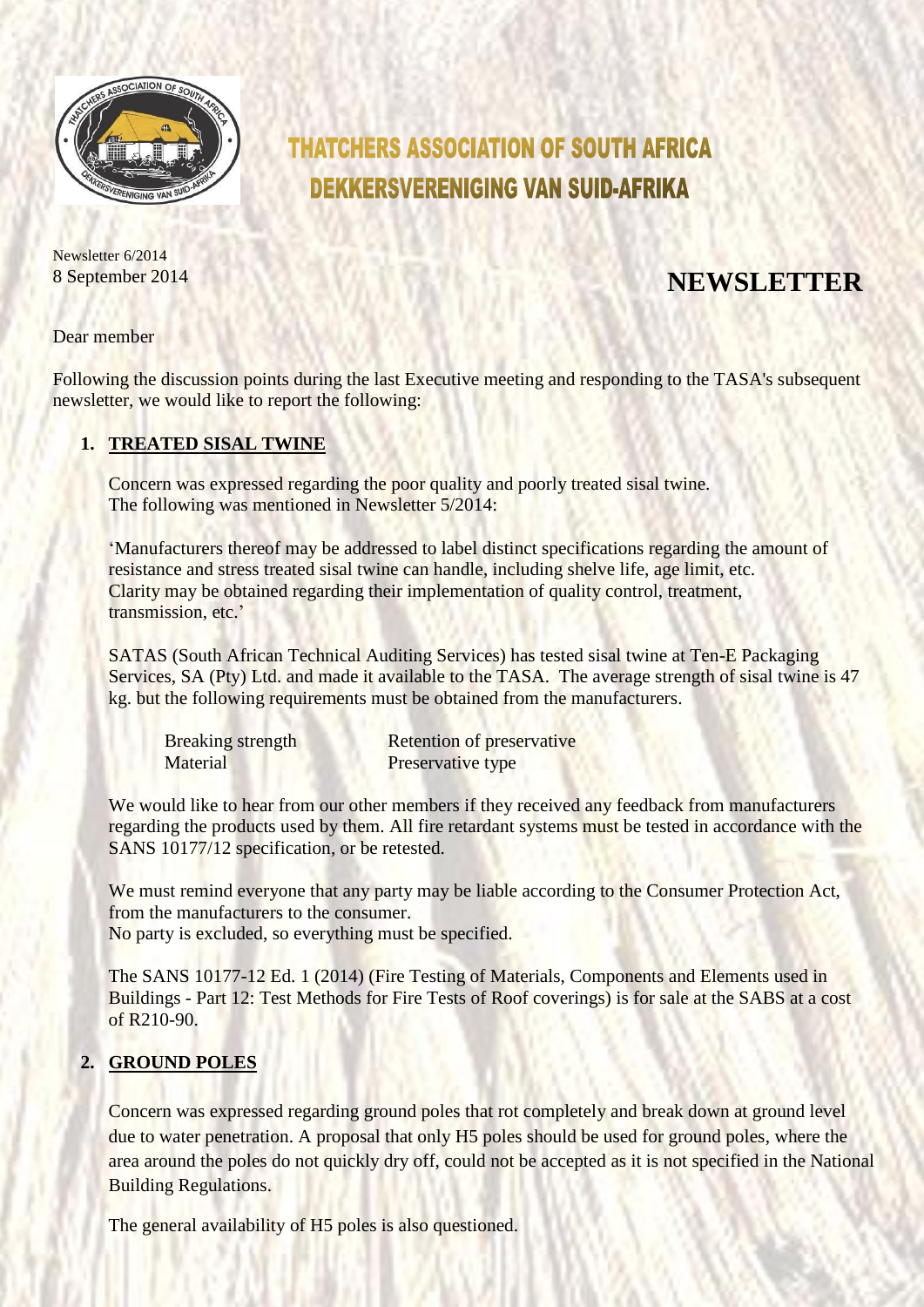Mr. Bruce of Breedt of SAWPA responded as follows:

"With respect the proposal that only H5 poles be used in soil that have a high moisture content and don't dry out sufficiently or quick enough, and the decision by your Executive not to support it as it is not stated in the Building Regulations.

Please note that the Building Regulation A13.1(b) refers to SANS 10005 which clearly defines the various hazard classes and end applications. Furthermore SANS 10005 also refers to SANS 457-2 and SANS 457-3, as does SANS 10400-L. I am therefore of the opinion that the specification of H5 poles for wet soil areas are clearly and well documented.

With regards to the availability of H5 poles, I have to concur with that it's not freely available, and this is merely because of the numbers, i.e. demand. I do however believe that if ordered and specified with the treater/supplier directly, the possibility is available since treaters can retreat a lower H class already in stock, e.g. H3 or H4 to upgrade it to a higher hazard class, i.e. H5.

I am however concerned if H4 poles are failing in normal soil that are only periodically wetted. It may be that the poles are not planted correctly in that any moisture taken up by the pole, especially in the ground line area, is not allowed or able to drain out at the bottom of the pole. Although I want to believe that all your members are well informed on the "how to plant a pole" to ensure this does not happen.

I think a further issue that may help is for the contactors to ensure that all poles to planted in the ground has reached the equilibrium moisture content of the area where it is to be used, and to verify that there is no post treatment checks in the ground line area of the pole and below that may have developed post treatment. This problem tends to become more prevalent during the drier windy season i.e. August and September. Such checks will result in untreated heartwood areas being exposed and at risk to fungal decay and termite attack. According to SAMS 457-3, post treatment defects such as splitting is not acceptable and should a contractor choose to continue using the post treated checked/split pole, he will be well advised to consider the additional application of remedial preservative systems e.g. Eco Rod's or Vika Rod's made by Timberlife, which can easily be maintained by the house owner and basically requires the replenishing of the eco rod from time to time, i.e. if the previous one has totally dissolved."

The SAWPA brochure "Purchasing Treated Timber and How to Plant a Pole" is attached to this Newsletter.

## **3. PAYMENT WITHHELD BY CLIENTS**

An increasing amount of complaints are being received from disgruntled clients over the past year. Documentation and photographic evidence substantiate these complaints, but every story has two sides.

The worldwide trend is that clients withhold final payments and sometimes search for mistakes to justify their actions. It is amusingly depicted in the sketch below.

It should again be emphasized that the Thatchers Association does not get involved in contractors' finances. The Complaint Procedure stipulates as follows:

"Should the Complainant select to make use of any of the above remedies, the costs thereof will be for the account of the Complainant and the Thatchers Association of South Africa will not act as mediator or arbitrator, or be involved in any way. The Complainant will be requested to submit the outcome to the Thatchers Association of South Africa."